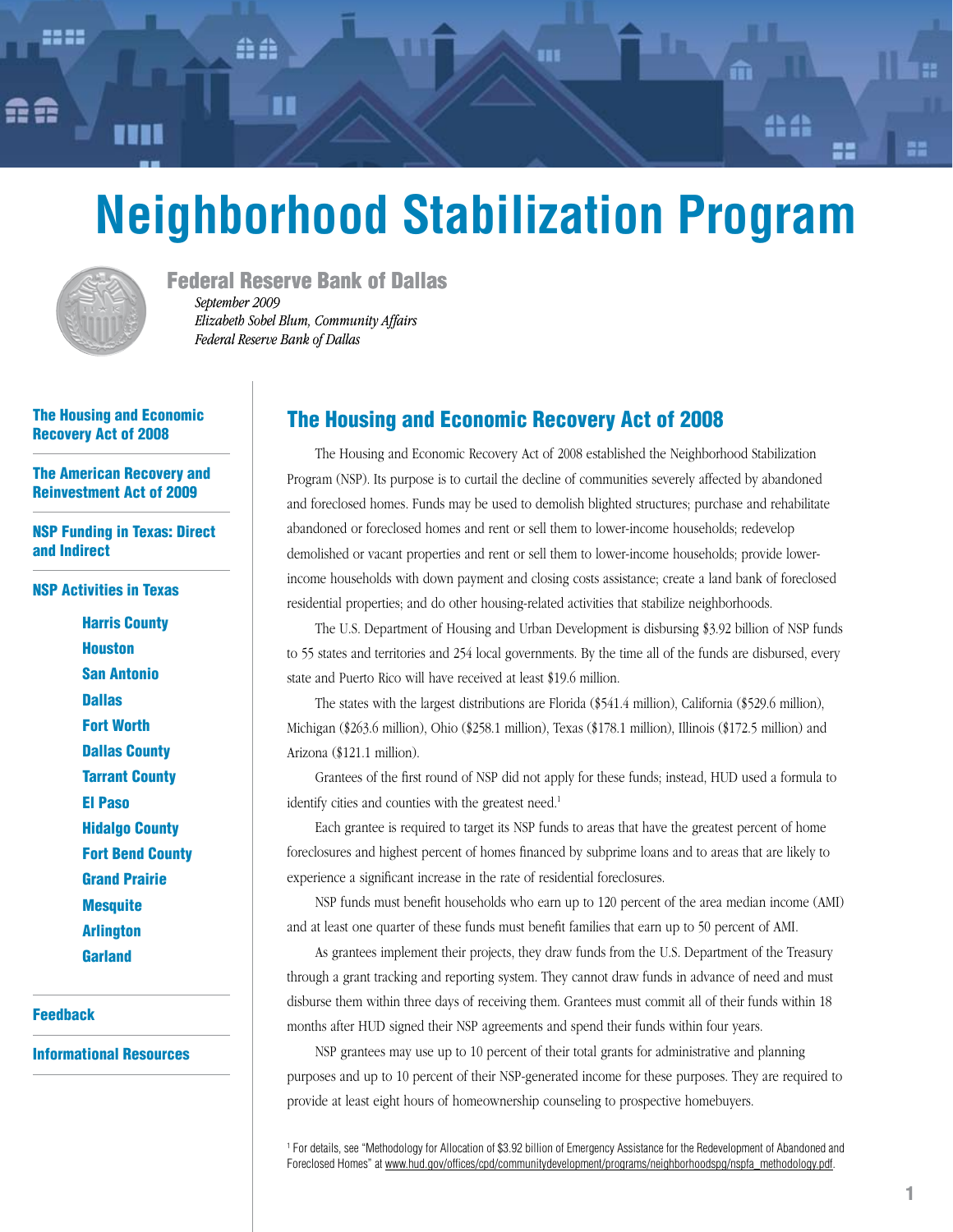<span id="page-1-0"></span>

# The American Recovery and Reinvestment Act of 2009

The American Recovery and Reinvestment Act of 2009 (ARRA) authorized the second round of NSP funding, commonly known as NSP2. In this round, states, local governments, nonprofit organizations and consortia of nonprofits are eligible for application. The total pool of funds available will be \$1.93 billion—less than half the funds disbursed in round one. Applications were due by July 17, 2009, and HUD plans to announce NSP2 recipients by Dec. 1, 2009.

The ARRA also authorized HUD to create NSP-Technical Assistance, which is a \$50 million grant program. Applications for these funds were due on June 8, 2009. State and local governments, nonprofit and for-profit entities and consortia of organizations were eligible recipients; awardees will receive funding to provide technical assistance to HUD's community development programs' grantees and subrecipients.

There are about a dozen other HUD programs under the ARRA (*Table 1*). In total, the Recovery Act provides \$13.61 billion to HUD.

## Table 1. **HUD Recovery Act Programs**

#### **Competitive Programs**

Green Retrofit Program for Multifamily Housing Indian Community Development Block Grant Native American Housing Block Grant Program Neighborhood Stabilization Program Public Housing Capital Fund

#### **Formula Programs**

Community Development Block Grant Homelessness Prevention and Rapid Re-Housing Program Native American Housing Block Grant Native Hawaiian Housing Block Grant Public Housing Capital Fund Tax Credit Assistance Program

#### **Other Programs**

Lead Hazard Reduction/Healthy Homes Project-Based Rental Assistance

SOURCE: [http://portal.hud.gov/portal/page?\\_pageid=153,7938975&\\_dad=portal&\\_schema=PORTAL](http://portal.hud.gov/portal/page?_pageid=153,7938975&_dad=portal&_schema=PORTAL)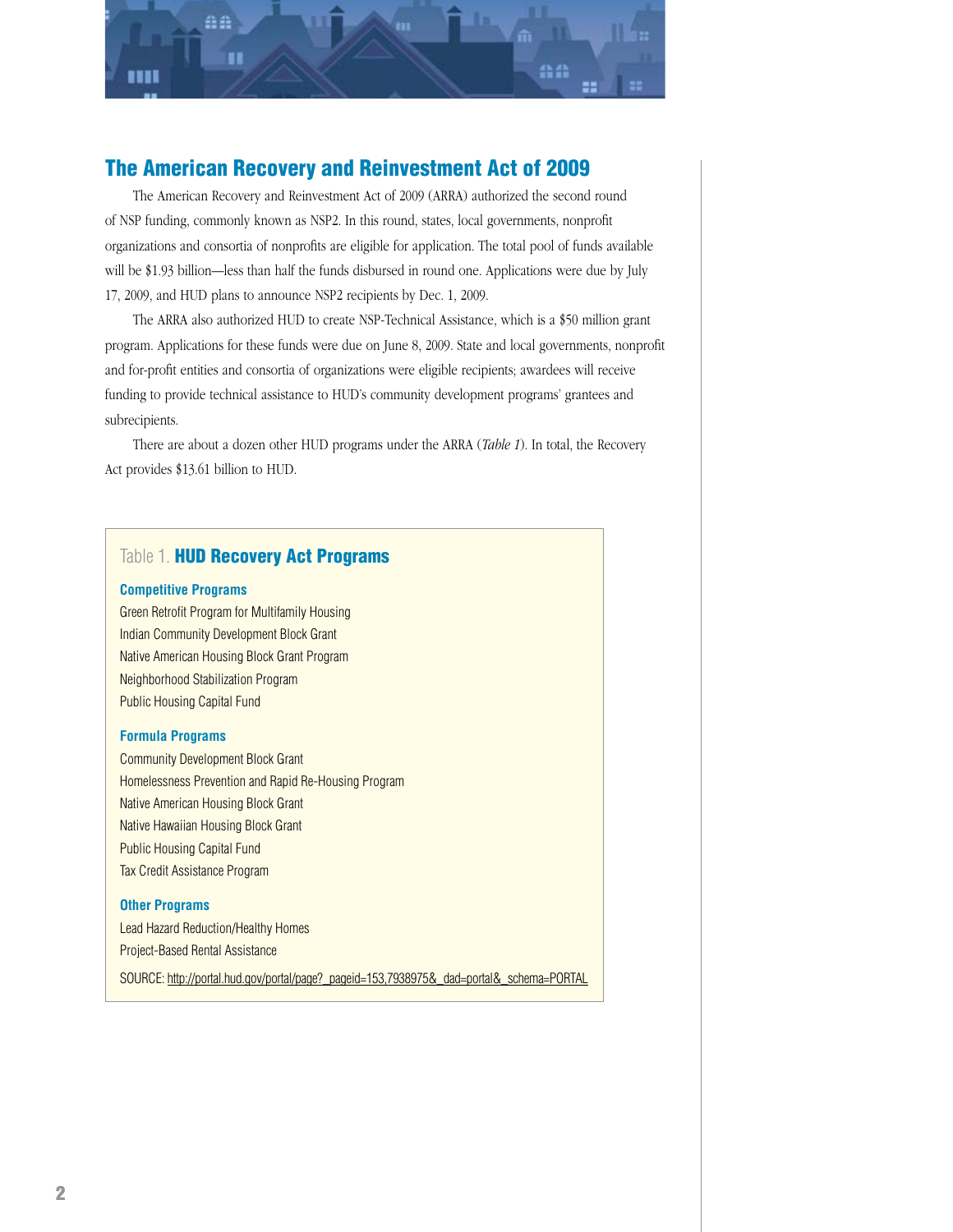<span id="page-2-0"></span>

# NSP Funding in Texas: Direct and Indirect

In Texas, there are two ways for entities to receive NSP funding: from HUD and from the Texas Department of Housing and Community Affairs (TDHCA).

HUD is disbursing \$76 million to local governments and \$102 million to TDHCA, which represents the state. TDHCA announced its fund recipients on July 17, 2009 (*Table 2*).

| <b>County Served</b> | <b>Grantee</b>                                          | <b>Total NSP Award</b> |
|----------------------|---------------------------------------------------------|------------------------|
| <b>Multiple</b>      | <b>Texas State Affordable Housing Corporation</b>       | \$4,989,665            |
| <b>Bastrop</b>       | City of Elgin                                           | \$2,205,000            |
| Bell                 | Fort Hood Area Habitat for Humanity                     | \$1,117,712            |
| <b>Bexar</b>         | San Antonio Alternative Housing Corporation             | \$3,307,928            |
| Bexar                | Housing and Community Services, Inc.                    | \$2,243,303            |
| Bexar                | Cevallos Lofts, Ltd., NRP Holdings LLC                  | <b>Disqualified</b>    |
| <b>Brazos</b>        | City of Bryan                                           | \$525,000              |
| Cameron              | Housing Authority of the City of San Benito             | \$525,000              |
| Cameron              | <b>Brownsville Housing Authority</b>                    | \$2,563,881            |
| Cameron              | City of Harlingen                                       | \$1,136,197            |
| Cameron              | <b>Community Development Corporation of Brownsville</b> | \$3,364,159            |
| Collin               | <b>Inclusive Communities Project</b>                    | \$1,110,010            |
| Collin               | <b>Plano Housing Corporation</b>                        | \$1,094,267            |
| Cooke                | <b>Texoma Housing Finance Corporation</b>               | \$525,000              |
| Coryell              | Fort Hood Area Habitat for Humanity                     | \$630,000              |
| <b>Dallas</b>        | City of Irving                                          | \$2,544,308            |
| <b>Dallas</b>        | <b>Central Dallas Community Development Corporation</b> | \$695,625              |
| <b>Dallas</b>        | <b>Builders of Hope CDC</b>                             | \$2,348,547            |
| <b>Dallas</b>        | <b>City of Garland</b>                                  | \$987,525              |
| <b>Dallas</b>        | <b>Frazier Revitalization Incorporated</b>              | \$933,975              |
| <b>Dallas</b>        | North Central Texas Housing Finance Corporation         | \$498,512              |
| <b>Dallas</b>        | Friendship-West Promised Land Investment Corporation    | <b>Disqualified</b>    |
| Denton               | <b>Inclusive Communities Project</b>                    | \$525,000              |
| Denton               | Plano Community Home Sponsor, Inc.                      | <b>Disqualified</b>    |
| Ector                | City of Odessa                                          | \$1,427,124            |
| El Paso              | City of El Paso                                         | \$1,731,066            |
| <b>Ellis</b>         | North Central Texas Housing Finance Corporation         | \$1,050,000            |
| Fannin               | <b>Texoma Housing Finance Corporation</b>               | \$525,000              |
| Galveston            | <b>City of Galveston</b>                                | \$1,053,259            |
| Galveston            | Nautical Affordable Housing, Inc.                       | <b>Disqualified</b>    |
| Gonzales             | City of Waelder                                         | \$525,000              |
| Grayson              | <b>Texoma Housing Finance Corporation</b>               | \$2,125,000            |
| Guadalupe            | <b>City of Seguin</b>                                   | \$1,575,000            |
| <b>Harris</b>        | City of Houston                                         | \$2,700,000            |
| <b>Harris</b>        | <b>Harris County</b>                                    | \$1,622,250            |
| <b>Harris</b>        | Fifth Ward Community Redevelopment Corporation          | <b>Disqualified</b>    |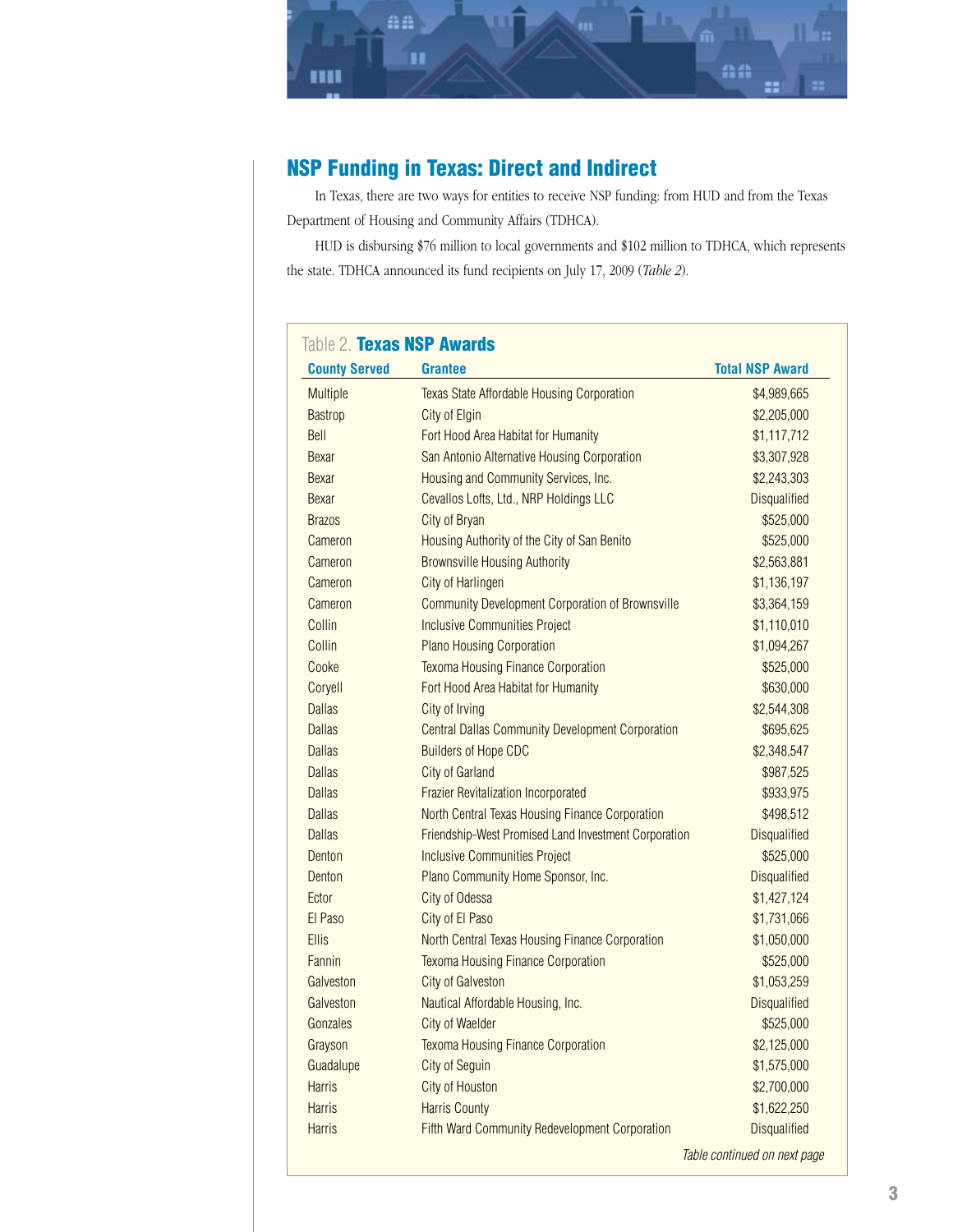aa

n

::::

| <b>County Served</b> | <b>Grantee</b>                                      | <b>Total NSP Award</b> |
|----------------------|-----------------------------------------------------|------------------------|
| <b>Harris</b>        | Baytown Properties Mgmt. & Development Corporation  | <b>Disqualified</b>    |
| Hays                 | <b>City of San Marcos</b>                           | \$525,000              |
| Hidalgo              | Affordable Homes of South Texas, Inc.               | \$1,565,000            |
| Hidalgo              | Housing Authority of the County of Hildalgo         | \$1,312,500            |
| Hood                 | Northwest Central Texas Housing Finance Corporation | \$525,000              |
| Howard               | City of Big Spring                                  | \$804,250              |
| Hunt                 | North Central Texas Housing Finance Corporation     | \$525,000              |
| Jefferson            | City of Port Arthur                                 | \$1,940,642            |
| Jefferson            | <b>City of Beaumont</b>                             | \$944,335              |
| Johnson              | Northwest Central Texas Housing Finance Corporation | \$525,000              |
| Kaufman              | City of Terrell                                     | \$1,042,250            |
| Kaufman              | North Central Texas Housing Finance Corporation     | \$525,000              |
| Lubbock              | City of Lubbock                                     | \$2,109,987            |
| <b>Maverick</b>      | FUTURO Communities, Inc.                            | \$525,000              |
| McLennan             | Neighborhood Housing Services of Waco, Inc.         | \$1,113,078            |
| <b>McLennan</b>      | <b>Grand Central Texas Development Corporation</b>  | <b>Disqualified</b>    |
| Midland              | <b>Midland County Housing Authority</b>             | Postponed              |
| Nacogdoches          | <b>City of Nacogdoches</b>                          | <b>Disqualified</b>    |
| <b>Navarro</b>       | North Central Texas Housing Finance Corporation     | \$525,000              |
| Orange               | Nautical Affordable Housing, Inc.                   | \$525,000              |
| Parker               | Northwest Central Texas Housing Finance Corporation | \$525,000              |
| Potter               | <b>City of Amarillo</b>                             | \$1,658,665            |
| Rockwall             | North Central Texas Housing Finance Corporation     | \$525,000              |
| <b>Tarrant</b>       | Tarrant County Housing Partnerships, Inc.           | \$3,843,183            |
| <b>Tarrant</b>       | Housing Authority of the City of Fort Worth         | \$8,065,903            |
| Taylor               | Habitat for Humanity, Abilene, Inc.                 | \$518,400              |
| Taylor               | Abilene Neighborhoods In Progress                   | \$1,050,000            |
| <b>Tom Green</b>     | City of San Angelo                                  | \$525,000              |
| <b>Travis</b>        | <b>City of Austin</b>                               | \$2,478,305            |
| <b>Travis</b>        | <b>Travis County Housing Finance Corporation</b>    | \$1,346,052            |
| Walker               | <b>City of Huntsville</b>                           | \$1,050,000            |
| Webb                 | City of Laredo                                      | \$2,127,102            |
| Williamson           | City of Taylor                                      | \$2,542,917            |
| Wise                 | Northwest Central Texas Housing Finance Corporation | \$525,000              |

aa

TDHCA is working with the Office of Rural Community Affairs to administer the funds. Five percent, or \$5 million, of these funds will be used for administrative purposes. In addition, TDHCA is applying for \$110 million in NSP2 funds.

NSP-related activities may start as early as mid-August, when TDHCA and its NSP grant recipients finalize their contracts.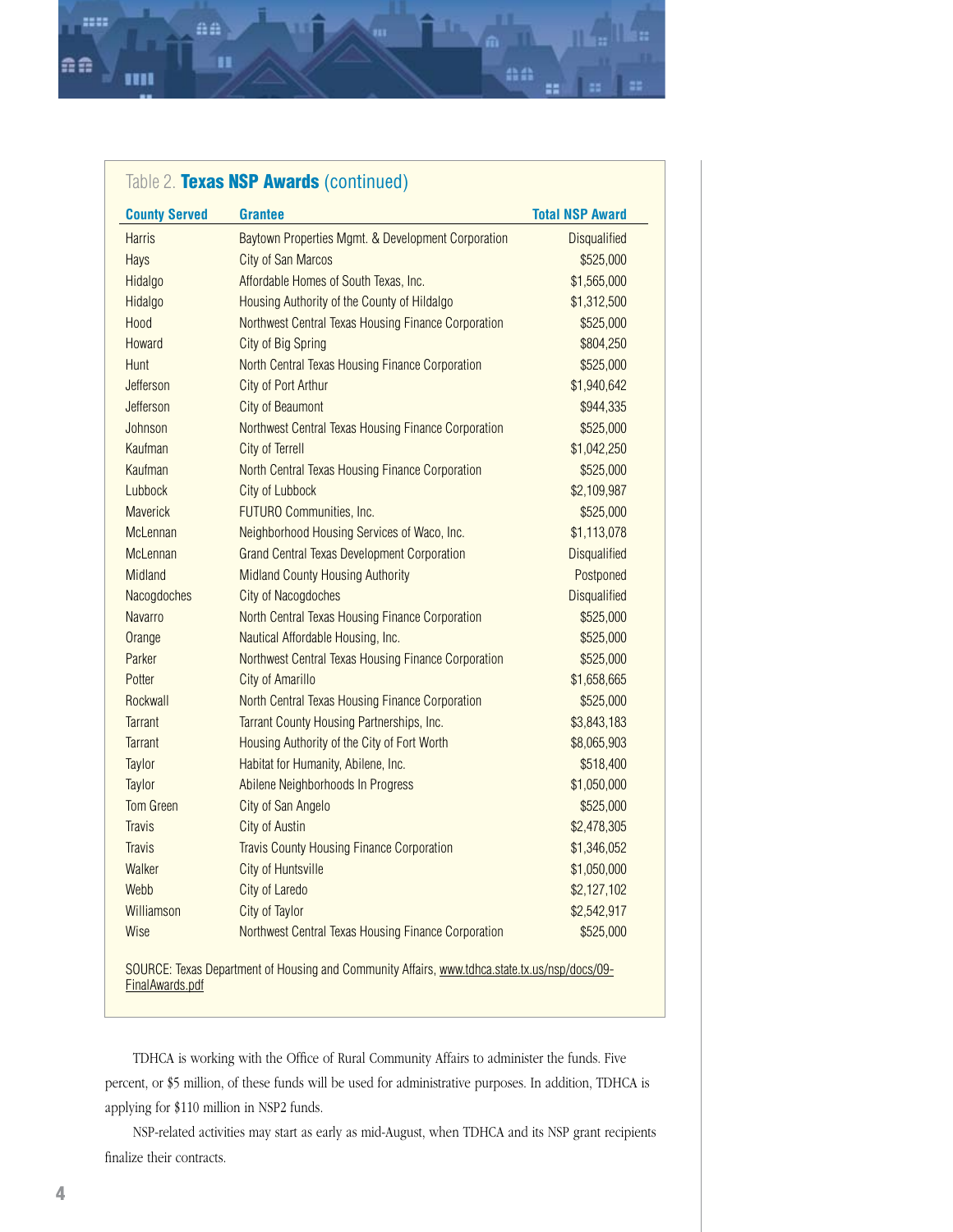# <span id="page-4-0"></span>NSP Activities in Texas

ee

AA

HUD directly disbursed NSP funds to nine cities and five counties in Texas. All of them except the city of Fort Worth are using these funds to acquire and rehabilitate land and/or property. All but five of them are using NSP funds for down payment and closing costs assistance. Only the city of Garland is using NSP funds to create a land bank.

mm

The vast majority of the cities and counties are working with nonprofits to help implement their NSP activities, and eight of them are using their NSP funds exclusively for homeowners. Six grantees are using a portion of their NSP funds for renters, people who need transitional housing assistance and/or people who are homeless.

An overview of Texas cities' and counties' planned NSP activities follows. The information is based on grantees' NSP amendments, which are available online, and interviews conducted by the community affairs office of the Federal Reserve Bank of Dallas in summer 2009. Note that the performance measurements are stated estimates, and the percent of funds may not add to 100 due to rounding.

#### HARRIS COUNTY

| <b>TOTAL FUNDS: \$14,898,027</b> |                                                                                                                                                                                                                          |
|----------------------------------|--------------------------------------------------------------------------------------------------------------------------------------------------------------------------------------------------------------------------|
|                                  | <b>ACTIVITIES:</b>                                                                                                                                                                                                       |
|                                  | <b>54 percent of funds:</b> Foreclosed Housing Acquisition, Repair and Resale: Purchase, repair and<br>sell vacant and foreclosed single-family properties.                                                              |
| 27 percent of funds:             | Multifamily Project Acquisition, Development and Rental: Working with<br>Harris County Housing Authority to purchase and develop a foreclosed<br>property for a senior rental multifamily project with 88 units.         |
| <b>10 percent of funds:</b>      | Program Administration.                                                                                                                                                                                                  |
| 9 percent of funds:              | Homeless Supportive Housing Acquisition, Rehab and Operating:<br>Purchase and repair properties with fewer than 50 units that are foreclosed<br>upon, abandoned or vacant to use as supportive housing for the homeless. |
| Performance measurement:         | 215 units                                                                                                                                                                                                                |
| Website:                         | www.csd.hctx.net/Article.aspx?ArticleID=755                                                                                                                                                                              |

#### CITY OF HOUSTON

TAL FUNDO, \$10,540,199

| TUTAL FUNUS: 313,344,195 |                                                                                                                                                                                                                                                         |
|--------------------------|---------------------------------------------------------------------------------------------------------------------------------------------------------------------------------------------------------------------------------------------------------|
|                          | <b>ACTIVITIES:</b>                                                                                                                                                                                                                                      |
| 65 percent of funds:     | Acquisition/Blight Removal/Redevelopment: Acquire vacant and dilapi-<br>dated multifamily foreclosed units for demolition to create buffer between<br>densely populated multifamily neighborhoods and lightly populated<br>single-family neighborhoods. |
| 25 percent of funds:     | Foreclosed Housing Acquisition, Repair and Resale: Through nonprofit<br>organizations, rehabilitate single-family homes and sell them to house-<br>holds with less than 50 percent of AMI.                                                              |
| 10 percent of funds:     | Program Administration.                                                                                                                                                                                                                                 |
| Performance measurement: | Not yet determined.                                                                                                                                                                                                                                     |
| Website:                 | www.houstontx.gov/housing/nsp.html                                                                                                                                                                                                                      |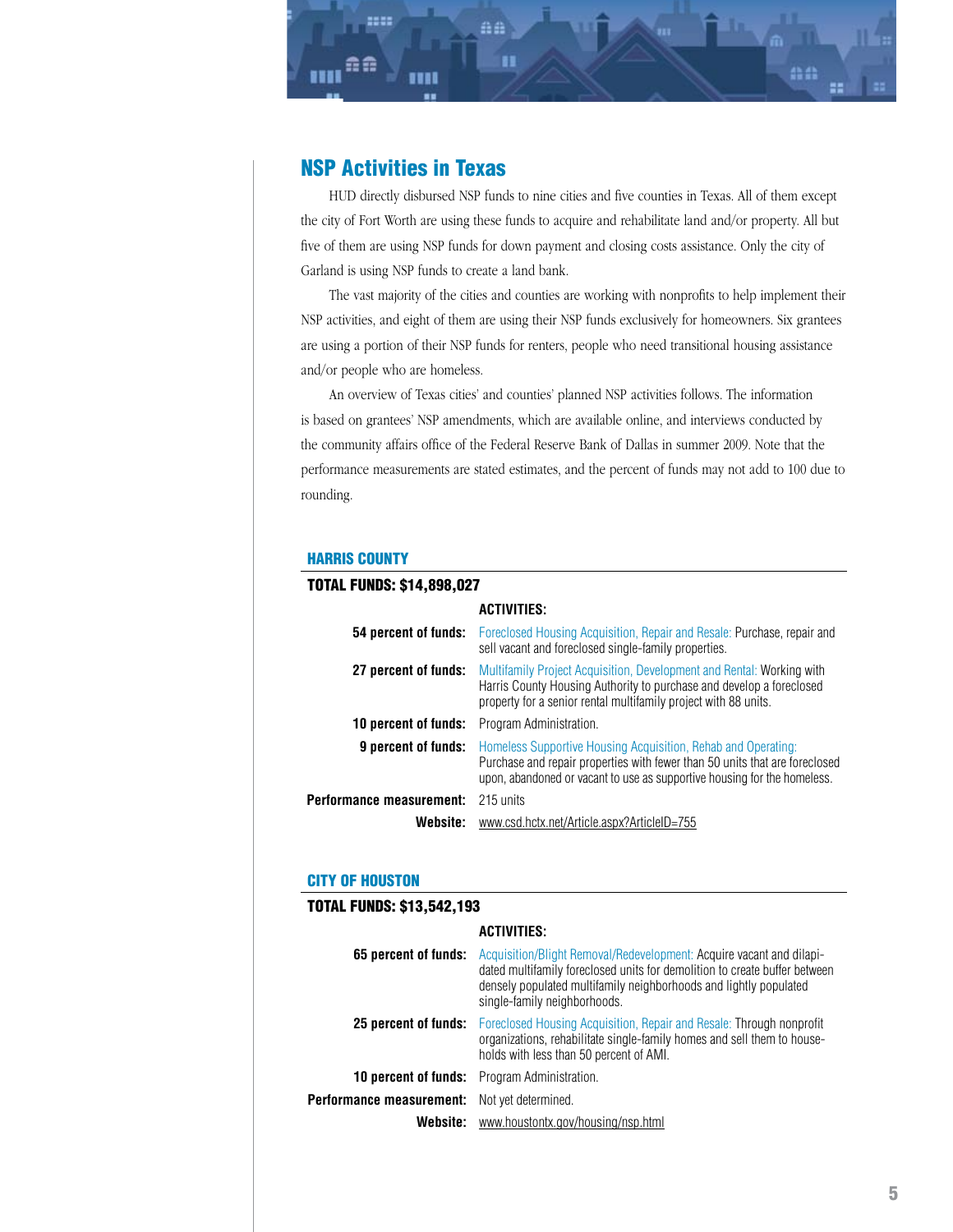<span id="page-5-0"></span>

#### CITY OF SAN ANTONIO

| TOTAL FUNDS: \$8,635,899 |                                                                                                                                                                                                                                                                                                                                                                                                                                                                                                                                                                                                                         |
|--------------------------|-------------------------------------------------------------------------------------------------------------------------------------------------------------------------------------------------------------------------------------------------------------------------------------------------------------------------------------------------------------------------------------------------------------------------------------------------------------------------------------------------------------------------------------------------------------------------------------------------------------------------|
|                          | <b>ACTIVITIES:</b>                                                                                                                                                                                                                                                                                                                                                                                                                                                                                                                                                                                                      |
| 29 percent of funds:     | Acquisition: Buy vacant properties.                                                                                                                                                                                                                                                                                                                                                                                                                                                                                                                                                                                     |
| 25 percent of funds:     | Multifamily Redevelopment: Purchase abandoned or foreclosed upon<br>residential properties. If lots are not buildable, the city will purchase<br>and transfer ownership of lots to adjacent homeowners so they will be<br>maintained and placed back on the tax rolls.                                                                                                                                                                                                                                                                                                                                                  |
| 23 percent of funds:     | Single-family Rehabilitation: Rehabilitate and renovate structures. Demoli-<br>tion is only allowed if the appraised value of the structure is less than 50<br>percent of total appraised value of property (lot and structure). For aban-<br>doned or foreclosed multifamily housing, NSP funds may be used to help<br>complete the project. For transitional housing, units will be purchased,<br>renovated and held by a local housing nonprofit to provide temporary<br>housing for families that have become homeless due to loss of income.<br>Temporary housing will be provided to families for up to one year. |
| 15 percent of funds:     | Down Payment Assistance (and Soft Second Loans): Provide combination<br>of down payment assistance and soft second loans to households between<br>70 and 120 percent of AMI for purpose of homeownership.                                                                                                                                                                                                                                                                                                                                                                                                               |
| 7 percent of funds:      | Program Administration                                                                                                                                                                                                                                                                                                                                                                                                                                                                                                                                                                                                  |
| .20 percent of funds:    | Downpayment Assistance: Provide downpayment assistance to low-<br>income first-time homebuyers.                                                                                                                                                                                                                                                                                                                                                                                                                                                                                                                         |
| Performance measurement: | Three properties and 52 units (benefitting 632 households)                                                                                                                                                                                                                                                                                                                                                                                                                                                                                                                                                              |
| Website:                 | www.sanantonio.gov/gma/                                                                                                                                                                                                                                                                                                                                                                                                                                                                                                                                                                                                 |

#### CITY OF DALLAS

## TOTAL FUNDS: \$7,932,555 **ACTIVITIES: 58 percent of funds:** Acquisition, Rehabilitation and Sell or Rent Foreclosed Properties: Provide loans to developers that will rehabilitate foreclosed properties. Rehabilitated properties will be for sale or rent to households at or below 120 percent of AMI. **32 percent of funds:** Acquisition, Demolition, and Redevelopment of Foreclosed or Abandoned Properties: Use already established land bank to acquire vacant foreclosed tracts of land from lenders and sell them in groups to nonprofit and forprofit developers. Newly developed properties will be for sale or rent to households at or below 120 percent of AMI. **10 percent of funds:** Program Administration. **Performance measurement:** 100 units **Website:** [www.dallascityhall.com/pdf/housing/NSP\\_Application-final.pdf](www.dallascityhall.com/pdf/housing/NSP_Application-final.pdf)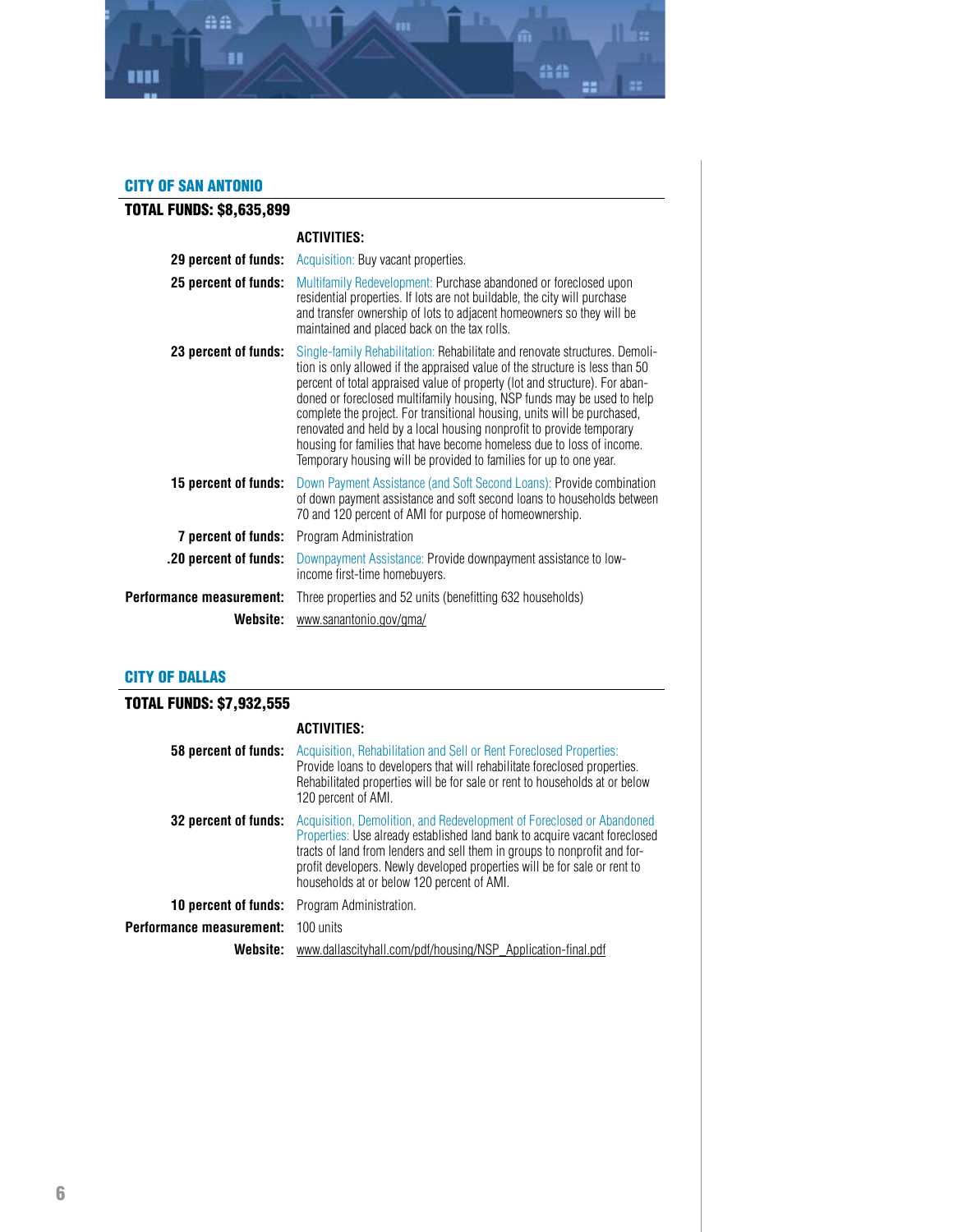<span id="page-6-0"></span>

## CITY OF FORT WORTH

| <b>TOTAL FUNDS: \$6,307,433</b>           |                                                                                                                                                                                                                           |
|-------------------------------------------|---------------------------------------------------------------------------------------------------------------------------------------------------------------------------------------------------------------------------|
|                                           | <b>ACTIVITIES:</b>                                                                                                                                                                                                        |
|                                           | <b>88 percent of funds:</b> Down Payment Assistance: Provide \$25,000 in down payment assistance.<br>Up to \$5,000 of these funds can be used to cover closing costs, and up to<br>\$5,000 can be used for minor repairs. |
|                                           | <b>10 percent of funds:</b> Program Administration.                                                                                                                                                                       |
|                                           | <b>2 percent of funds:</b> Lead Testing and Appraisals.                                                                                                                                                                   |
| <b>Performance measurement:</b> 222 units |                                                                                                                                                                                                                           |
| Website:                                  | www.fortworthgov.org/uploadedFiles/Economic and Community<br>Development/Federal_Incentives/NSPSubstantialAmend.pdf                                                                                                       |

## DALLAS COUNTY

## TOTAL FUNDS: \$4,405,482

|                          | <b>ACTIVITIES:</b>                                                                                                                                                                                                                                                                                                                                                                        |
|--------------------------|-------------------------------------------------------------------------------------------------------------------------------------------------------------------------------------------------------------------------------------------------------------------------------------------------------------------------------------------------------------------------------------------|
| 100 percent of funds:    | Direct Purchasing, Rehabilitation and Reselling of Foreclosed Homes:<br>Provide funding to Dallas Area Habitat for Humanity to purchase,<br>rehabilitate and sell foreclosed homes. Habitat will originate and service<br>mortgages for households with up to 80 percent of AMI. Private lenders<br>will originate and service mortgages for households with 81 to 120<br>percent of AMI. |
| Performance measurement: | Approximately 38 units                                                                                                                                                                                                                                                                                                                                                                    |
| Website:                 | www.dallascounty.org/department/plandev/documents/<br>finalnspamendment 000.doc                                                                                                                                                                                                                                                                                                           |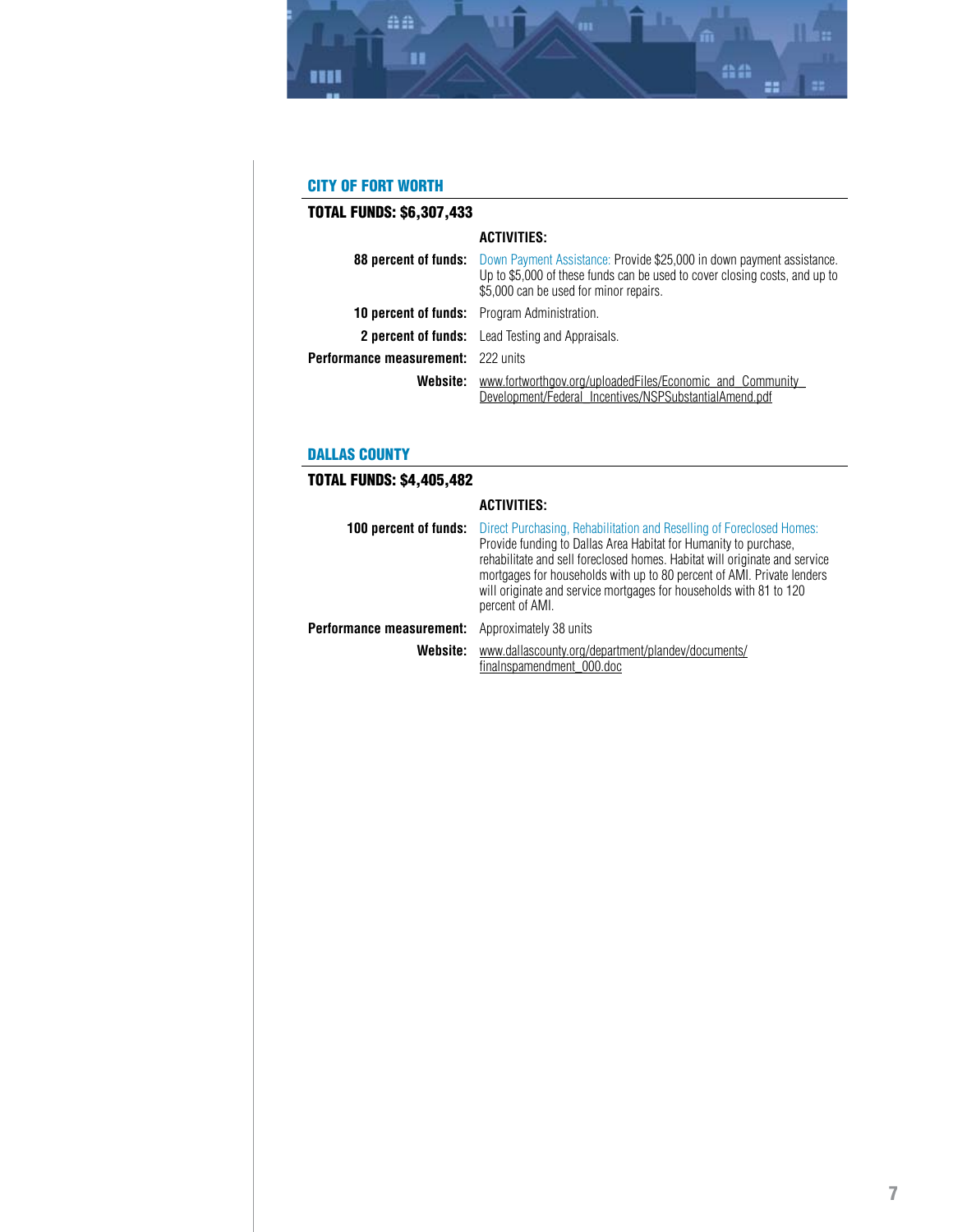<span id="page-7-0"></span>

## TARRANT COUNTY

| <b>TOTAL FUNDS: \$3,293,388</b> |                                                                                                                                                                                                                                                                                                                                                                                                                                                                                                                                                                                                             |
|---------------------------------|-------------------------------------------------------------------------------------------------------------------------------------------------------------------------------------------------------------------------------------------------------------------------------------------------------------------------------------------------------------------------------------------------------------------------------------------------------------------------------------------------------------------------------------------------------------------------------------------------------------|
|                                 | <b>ACTIVITIES:</b>                                                                                                                                                                                                                                                                                                                                                                                                                                                                                                                                                                                          |
| 59 percent of funds:            | Purchase and Rehabilitate: Purchase and rehabilitate foreclosed and<br>vacant properties for sale, rental or redevelopment purposes. A nonprofit<br>organization can purchase these homes and act as landlord for homeless<br>people and/or low-income households. Funds may also be used to<br>redevelop a vacant multifamily unit and provide it to special needs home-<br>less people.                                                                                                                                                                                                                   |
| 25 percent of funds:            | Redevelopment: Redevelop demolished or vacant properties for rental<br>housing; build new housing and infrastructure (such as streets); or assist<br>community-based development organizations to construct new multifam-<br>ily units for low-income or homeless people to help them retain their jobs<br>or increase economic opportunities. Nonprofit organizations can purchase<br>homes that the county redevelops and act as a landlord for homeless and/<br>or low-income households. All rental property tenants will be households<br>with up to 50 percent of AMI or households who are homeless. |
| 10 percent of funds:            | Program Administration.                                                                                                                                                                                                                                                                                                                                                                                                                                                                                                                                                                                     |
| 6 percent of funds:             | Financing Mechanisms: Provide down payment and closing costs as-<br>sistance on foreclosed and vacant homes to households with 51 to 80<br>percent of AMI.                                                                                                                                                                                                                                                                                                                                                                                                                                                  |
| Performance measurement:        | 28 or 32 units                                                                                                                                                                                                                                                                                                                                                                                                                                                                                                                                                                                              |
| Website:                        | http://tcweb.tarrantcounty.com/ecommunitydev/lib/ecommunitydev/NSP_<br>tarrantcounty_final.pdf                                                                                                                                                                                                                                                                                                                                                                                                                                                                                                              |

## CITY OF EL PASO

## TOTAL FUNDS: \$3,032,465

## **ACTIVITIES:**

| 33 percent of funds:        | Redevelopment of Demolished or Vacant Properties: Develop or redevelop<br>single-family homes and multifamily rental units for households with up<br>to 50 percent of AMI.                                                                                                      |
|-----------------------------|---------------------------------------------------------------------------------------------------------------------------------------------------------------------------------------------------------------------------------------------------------------------------------|
| 32 percent of funds:        | Acquisition/Rehabilitation/Disposition: Acquire, rehabilitate and sell<br>single-family homes for households with up to 120 percent of AMI.<br>Acquire land or buildings and construct or rehabilitate multifamily rental<br>units for households with up to 50 percent of AMI. |
| 21 percent of funds:        | Homebuyer Down Payment and Closing Costs Assistance, Homebuyer<br><b>Principal Reduction Loan</b>                                                                                                                                                                               |
| <b>10 percent of funds:</b> | Program Administration                                                                                                                                                                                                                                                          |
| 3 percent of funds:         | Demolish Blighted Structures: Demolish approximately 10 blighted struc-<br>tures that are in census tracts in which at least 51 percent of residents<br>have under 50 percent of AMI.                                                                                           |
| Performance measurement:    | 58 units; demolition of approximately 10 structures                                                                                                                                                                                                                             |
| Website:                    | www.elpasotexas.gov/commdev/_documents/NSP_Final_Con_Plan_<br>Amendment.pdf                                                                                                                                                                                                     |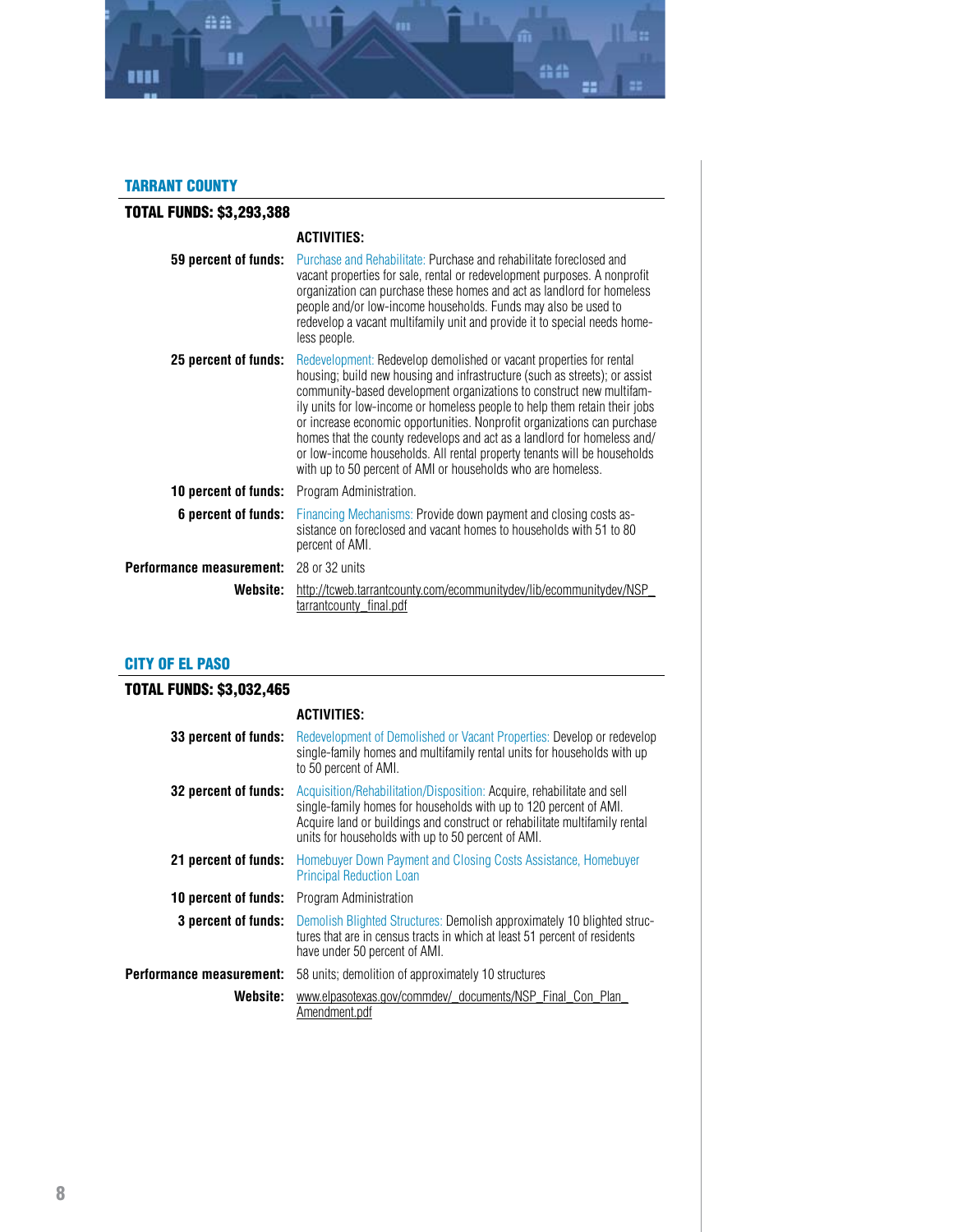<span id="page-8-0"></span>

## HIDALGO COUNTY

| <b>TOTAL FUNDS: \$2,867,057</b> |                                                                                                                                                                                                                                                                                      |
|---------------------------------|--------------------------------------------------------------------------------------------------------------------------------------------------------------------------------------------------------------------------------------------------------------------------------------|
|                                 | <b>ACTIVITIES:</b>                                                                                                                                                                                                                                                                   |
| 65 percent of funds:            | Purchase and Rehabilitation of Abandoned or Foreclosed Homes and<br>Financing Mechanisms (I): Buy foreclosed or vacant properties, repair<br>and resell them; provide downpayment assistance and closing costs. This<br>program is for households with 51 to 120 percent of AMI.     |
| 25 percent of funds:            | Purchase and Rehabilitation of Abandoned or Foreclosed Homes and<br>Financing Mechanisms (II): Buy foreclosed or vacant properties, repair<br>and resell them and provide down payment assistance and closing costs.<br>This program is for households with up to 50 percent of AMI. |
| <b>10 percent of funds:</b>     | Program Administration and Planning                                                                                                                                                                                                                                                  |
| Performance measurement:        | $30 - 35$ units                                                                                                                                                                                                                                                                      |
| Website:                        | www.co.hidalgo.tx.us/index.aspx?NID=622                                                                                                                                                                                                                                              |

## FORT BEND COUNTY

| <b>TOTAL FUNDS: \$2,796,177</b> |                                                                                                                                                                                                                                                                                                                                                                                                                                                                                                                                          |
|---------------------------------|------------------------------------------------------------------------------------------------------------------------------------------------------------------------------------------------------------------------------------------------------------------------------------------------------------------------------------------------------------------------------------------------------------------------------------------------------------------------------------------------------------------------------------------|
|                                 | <b>ACTIVITIES:</b>                                                                                                                                                                                                                                                                                                                                                                                                                                                                                                                       |
| 36 percent of funds:            | Purchase and Rehabilitation of Foreclosed Homes: Purchase and rehabili-<br>tate residential properties that have been abandoned or foreclosed upon<br>and then sell, rent or redevelop them. This program will provide<br>homeownership for at least 10 first-time homebuyers. The county<br>estimates that it will expend an average of \$100,000 per home. Down<br>payment assistance of up to \$10,000 will be provided for each homebuyer.<br>A second lien will be attached to the property to ensure continued afford-<br>ability. |
| 29 percent of funds:            | Down Payment and Closing Costs Assistance: Purchase and redevelop<br>foreclosed upon residential properties. This program will provide<br>homeownership to at least 40 first-time homebuyers. Down payment<br>assistance of up to \$20,000 will be provided with an affordability period of<br>five years. A second lien will be attached to property to ensure continued<br>affordability.                                                                                                                                              |
| 15 percent of funds:            | Redevelop Demolished or Vacant Properties: Provide an increased supply<br>of rental housing and new public facilities. The county estimates that it<br>will produce four housing units on demolished or vacant properties and<br>expend on average \$104,140 to purchase and redevelop such properties<br>for sale or rent to families.                                                                                                                                                                                                  |
| 11 percent of funds:            | Demolish Blighted Structures: Clear public nuisances that are creat-<br>ing public health hazards. The county estimates that it will demolish 30<br>blighted structures.                                                                                                                                                                                                                                                                                                                                                                 |
| 10 percent of funds:            | Program Administration                                                                                                                                                                                                                                                                                                                                                                                                                                                                                                                   |
| Performance measurement:        | 50 first-time homebuyers; four units; demolition of 30 structures                                                                                                                                                                                                                                                                                                                                                                                                                                                                        |
| Website:                        | http://www.co.fort-bend.tx.us/upload/images/community_development/<br>NSPAmendment.pdf                                                                                                                                                                                                                                                                                                                                                                                                                                                   |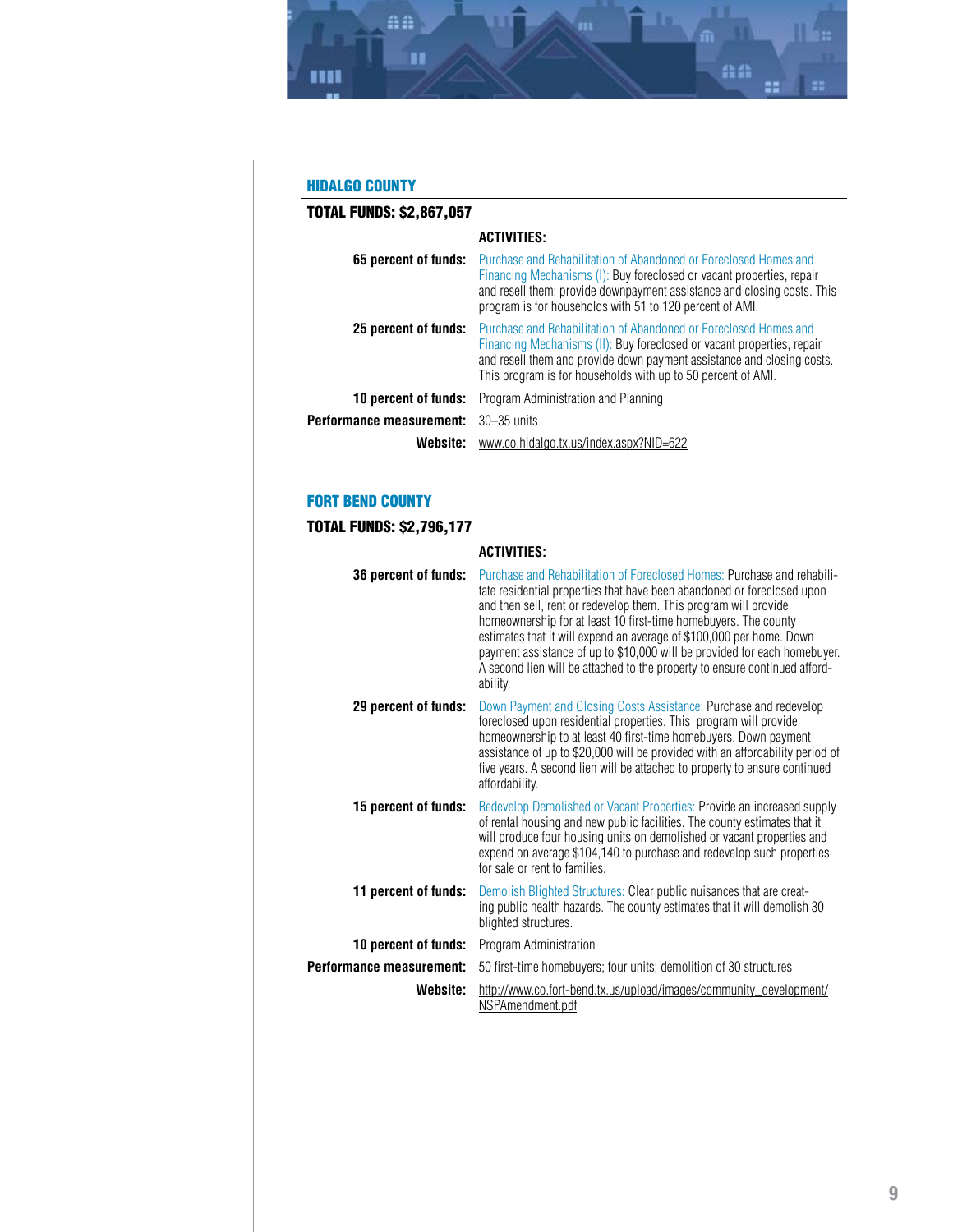<span id="page-9-0"></span>

## CITY OF GRAND PRAIRIE

| <b>TOTAL FUNDS: \$2,267,290</b> |                                                                                                                                                                                                                                                                                                                                                    |
|---------------------------------|----------------------------------------------------------------------------------------------------------------------------------------------------------------------------------------------------------------------------------------------------------------------------------------------------------------------------------------------------|
|                                 | <b>ACTIVITIES:</b>                                                                                                                                                                                                                                                                                                                                 |
| 45 percent of funds:            | Foreclosed Home Purchase Assistance Grant Program: Assist 51 house-<br>holds in purchasing foreclosed homes by providing up to \$20,000 (as a<br>grant) for closing costs and down payment assistance and rehabilitation<br>work. Funds can cover up to 50 percent of down payment.                                                                |
| 45 percent of funds:            | Foreclosed Home Acquisition and Resale Program: Purchase foreclosed<br>homes, rehabilitate and sell them at a 20 percent discount to eight quali-<br>fied government and school district employees working in Grand Prairie.<br>Discount comes from down payment and closing costs assistance, fees<br>and discounts to the house's selling price. |
| <b>10 percent of funds:</b>     | Program Administration                                                                                                                                                                                                                                                                                                                             |
| Performance measurement:        | 59 households                                                                                                                                                                                                                                                                                                                                      |
| Website:                        | www.gptx.org/index.aspx?page=942                                                                                                                                                                                                                                                                                                                   |

## CITY OF MESQUITE

# TOTAL FUNDS: \$2,083,933

|                             | <b>ACTIVITIES:</b>                                                                                                                                                                                                                                                       |
|-----------------------------|--------------------------------------------------------------------------------------------------------------------------------------------------------------------------------------------------------------------------------------------------------------------------|
| 48 percent of funds:        | Purchase/Remodel/Sell Program: Purchase and rehabilitate eight to 10<br>abandoned or foreclosed single-family residential properties in order to<br>sell or redevelop such properties.                                                                                   |
| 25 percent of funds:        | 50 Percent AMI Program: Purchase five single-family homes or vacant<br>properties, redevelop and sell them to households with up to 50 percent<br>of AMI.                                                                                                                |
| 17 percent of funds:        | Purchase/Demolish/Rebuild Program: Purchase three or four vacant<br>lots or foreclosed homes in extremely poor condition, demolish these<br>properties and construct three or four new single-family structures. For<br>households with 51 percent to 80 percent of AMI. |
| <b>10 percent of funds:</b> | Program Administration                                                                                                                                                                                                                                                   |
| Performance measurement:    | $16 - 19$ units                                                                                                                                                                                                                                                          |
| Website:                    | www.cityofmesquite.com/nsp/documents/NSPSubstantialAmendment.pdf                                                                                                                                                                                                         |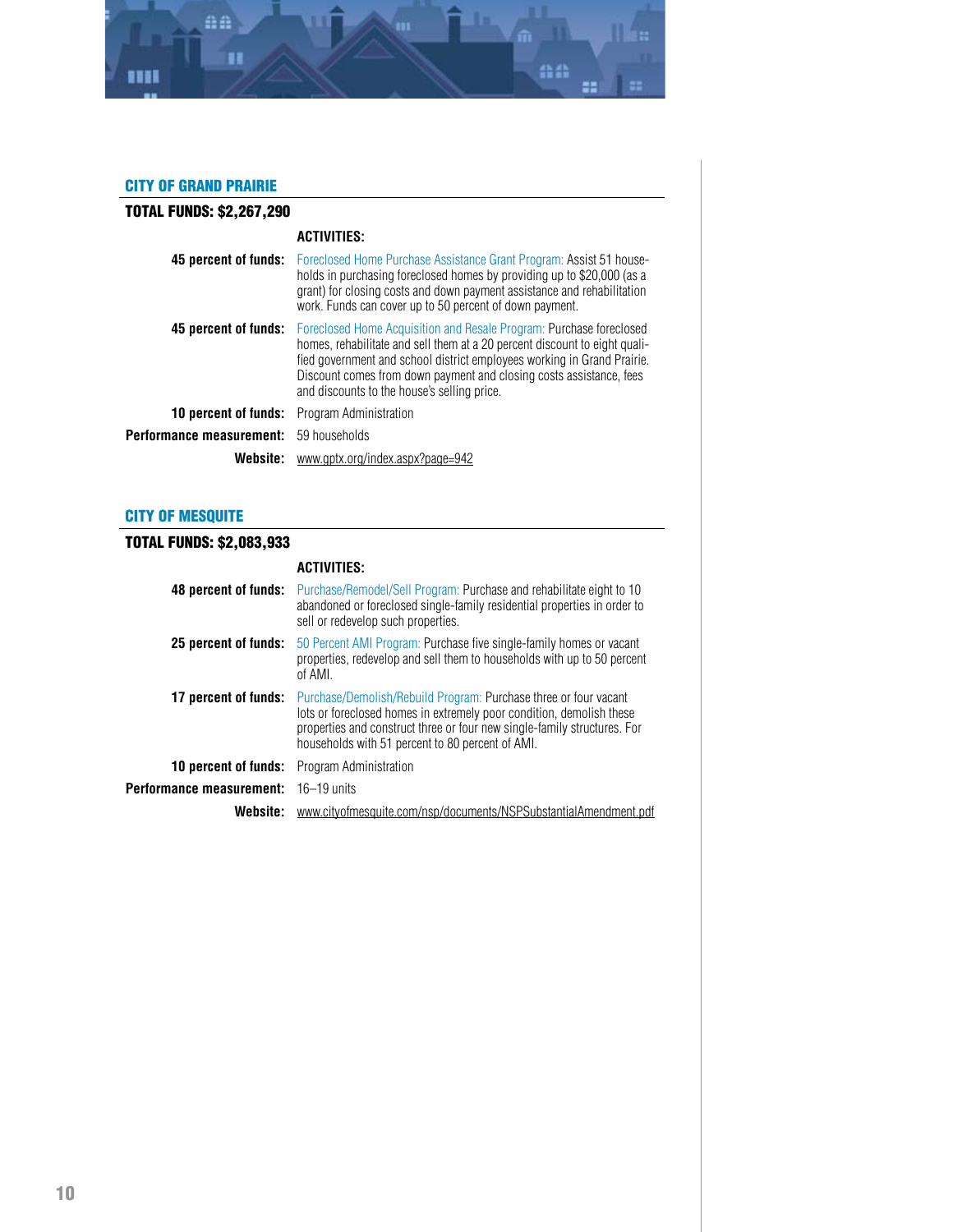<span id="page-10-0"></span>

## CITY OF ARLINGTON

| <b>TOTAL FUNDS: \$2,044,254</b> |                                                                                                                                                                                                                                                                                                                                                                                                                                                                                                         |
|---------------------------------|---------------------------------------------------------------------------------------------------------------------------------------------------------------------------------------------------------------------------------------------------------------------------------------------------------------------------------------------------------------------------------------------------------------------------------------------------------------------------------------------------------|
|                                 | <b>ACTIVITIES:</b>                                                                                                                                                                                                                                                                                                                                                                                                                                                                                      |
| 41 percent of funds:            | Homebuyer Assistance: Provide down payment assistance or closing<br>costs assistance, reduce mortgage principal and/or rehabilitate housing<br>units for low-income households. Program is not for households who<br>have defaulted on their mortgages. Help with 25 foreclosed units in total:<br>eight units for households with less than 50 percent of AMI; 10 units for<br>households with 51 percent to 80 percent of AMI; seven units for house-<br>holds with 81 percent to 120 percent of AMI. |
| 36 percent of funds:            | Acquisition/Rehabilitation: Purchase, rehabilitate and then sell 14 houses<br>to low-income households, half of whom will have less than 50 percent<br>of AMI.                                                                                                                                                                                                                                                                                                                                          |
| 13 percent of funds:            | Acquisition/Demolition/Redevelopment of New Single Family Housing<br>Units and/or Public Facility: For two housing units. Buy, tear down, and<br>replace substandard housing unit(s) and then sell them to low-income<br>households. Or, demolish housing unit(s) and replace them with pocket<br>parks, which are small neighborhood parks. City would keep them or give<br>them to the local neighborhood association(s).                                                                             |
| 10 percent of funds:            | Program Administration                                                                                                                                                                                                                                                                                                                                                                                                                                                                                  |
| Performance measurement:        | 41 units; demolition of two units and replace with housing unit(s) and/or<br>pocket park(s)                                                                                                                                                                                                                                                                                                                                                                                                             |
| Website:                        | www.ci.arlington.tx.us/housing/neighborhoodstabilization.html                                                                                                                                                                                                                                                                                                                                                                                                                                           |

#### CITY OF GARLAND

| <b>TOTAL FUNDS: \$2,040,196</b> |                                                                                                                                                                                                                                                                                                                                                                                                                      |
|---------------------------------|----------------------------------------------------------------------------------------------------------------------------------------------------------------------------------------------------------------------------------------------------------------------------------------------------------------------------------------------------------------------------------------------------------------------|
|                                 | <b>ACTIVITIES:</b>                                                                                                                                                                                                                                                                                                                                                                                                   |
| 40 percent of funds:            | Garland Property Stabilization: Purchase and rehabilitate foreclosed, va-<br>cant or abandoned houses and then sell them. Three units are for house-<br>holds with 51 to 80 percent of AMI; four units are for households with 81<br>percent to 120 percent of AMI. Households who purchase these seven<br>units from the city may receive \$10,000 in down payment assistance.                                      |
| 25 percent of funds:            | Second Chance Purchase: Purchase, repair and sell five abandoned or<br>foreclosed properties and provide \$100,000 loans to households with in-<br>comes of up to 50 percent of AMI. City to finance first half of project, and<br>the second half will be deferred at no interest until the first loan is paid off.<br>Each loan has to be paid off in 15 years.                                                    |
| 25 percent of funds:            | Land Bank Project: Garland Housing Finance Corporation will acquire,<br>demolish and redevelop two properties that are vacant, blighted, and/or<br>foreclosed.                                                                                                                                                                                                                                                       |
| 9 percent of funds:             | Program Administration                                                                                                                                                                                                                                                                                                                                                                                               |
| 1 percent of funds:             | Neighborhood Stabilization Down Payment Assistance: Up to \$5,000 in<br>down payment assistance for purchase of six foreclosed single-family<br>homes; three are for households with 51 to 80 percent of AMI and three<br>are for households with 81 to 120 percent of AMI. This program is for<br>households who may purchase a foreclosed home from some entity other<br>than the city and obtain private funding. |
| Performance measurement:        | 20 units                                                                                                                                                                                                                                                                                                                                                                                                             |
| Website:                        | www.ci.garland.tx.us/Home/Departments/Community+Services/<br>Neighborhood+Services/NSP_Landing.htm                                                                                                                                                                                                                                                                                                                   |
|                                 |                                                                                                                                                                                                                                                                                                                                                                                                                      |